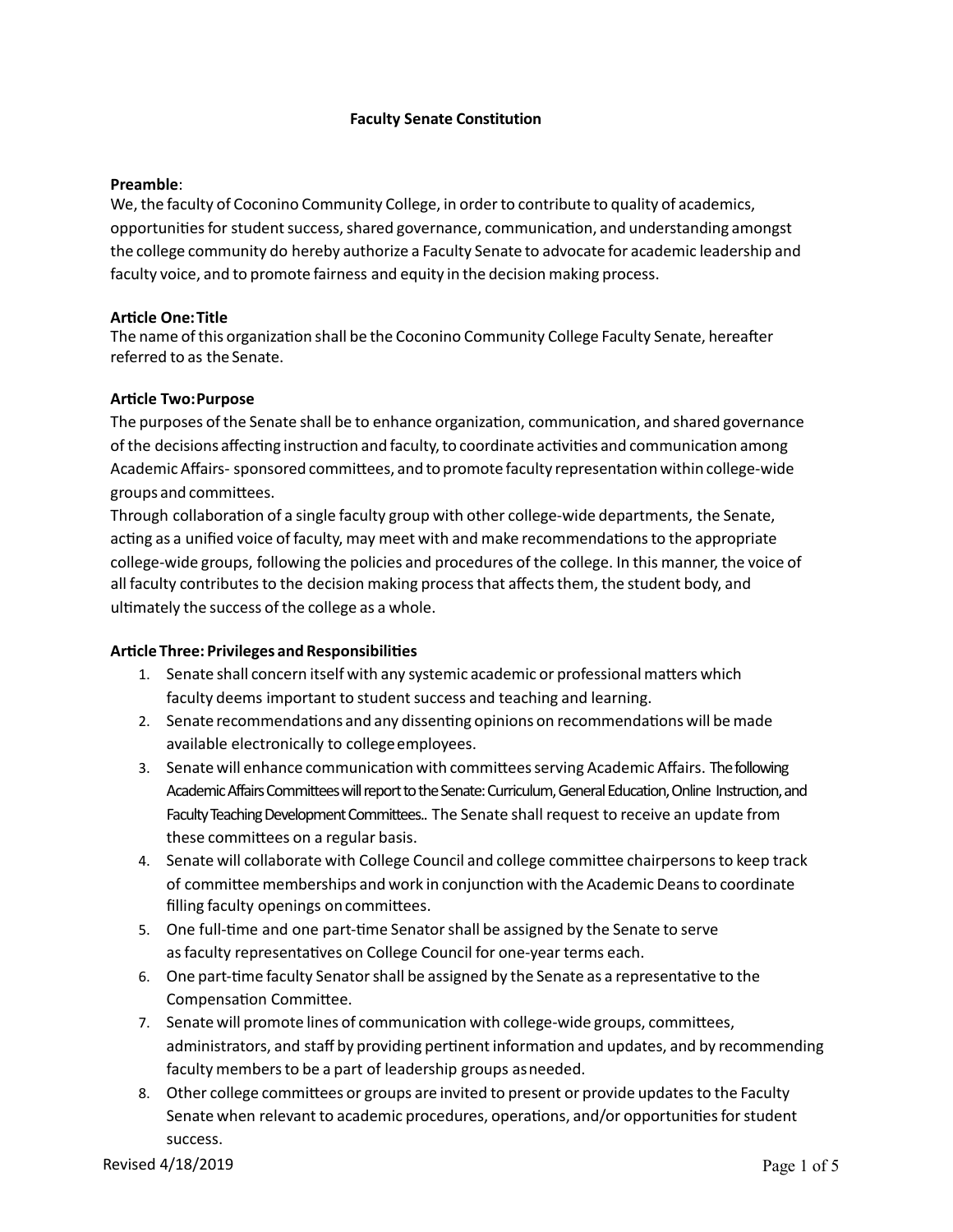9. Senate will hold a Faculty Forum, for the purpose of gathering information, discussing and sharing out items relating to faculty, at least once a semester, preferably at a different campus each semester. 

# **Ar5cle Four: Eligibility for Senate Membership**

Full-time faculty who have been employed as faculty by the college for four semesters and part-time faculty who have been employed as faculty for four semesters and are currently teaching at least six load hours per Academic year are eligible for election to the Senate.

# **Article Five: Composition**

The Senate will be composed of ten Senators, consisting of one full-time Senator from each of the following Sciences and Social & Behavioral Sciences and three part-time faculty, with a goal of a minimum of one from each division. In the event that there are insufficient faculty nominations to fill all seats, the unfilled seat(s) shall remain vacant. There shall be three designated officers, a President, Vice- President, and areas: Arts & Humanities, CTE, English & Languages, Mathematics, Nursing & Public Health, Physical & Biological Secretary.

# **Article Six:Elections**

# **Section 1: Voting Eligibility**

All faculty members are eligible to vote for full-time faculty Senators and part-time faculty Senators.

## **Section 2: Nominations**

Nominations for part-time Senators will be accepted by the Vice President during the spring semester up until Spring Break. For full-time Senators, the Vice President will send out a request to the represented areas for the full-time Senator designations during the spring semester.

## **Section 3: Election**

Senators will be elected using an electronic surveying program through the Institutional Research department.

## **Ar5cle Seven: Compensa5on for Service**

Part-time faculty members serving on the Senate will receive compensation for their service in an amount set by the College and sponsored by the Provost.

## **Ar5cle Eight:Officers**

## **Section1: Election of Officers**

The officers will be chosen by the Faculty Senate after the new Senators have been elected and prior to the end of the spring semester.

# **Section 2: Terms of Office**

- 1. The term of Office for Senators is two years for full-time faculty and one year for part-time faculty.
- 2. The terms of Office for the President, Vice President, and Secretary of the Senate shall be one year.
- 3. All Officers and Senators shall be limited to three consecutive terms. A term that results from a midterm election shall not be counted in determining if a Senator has served three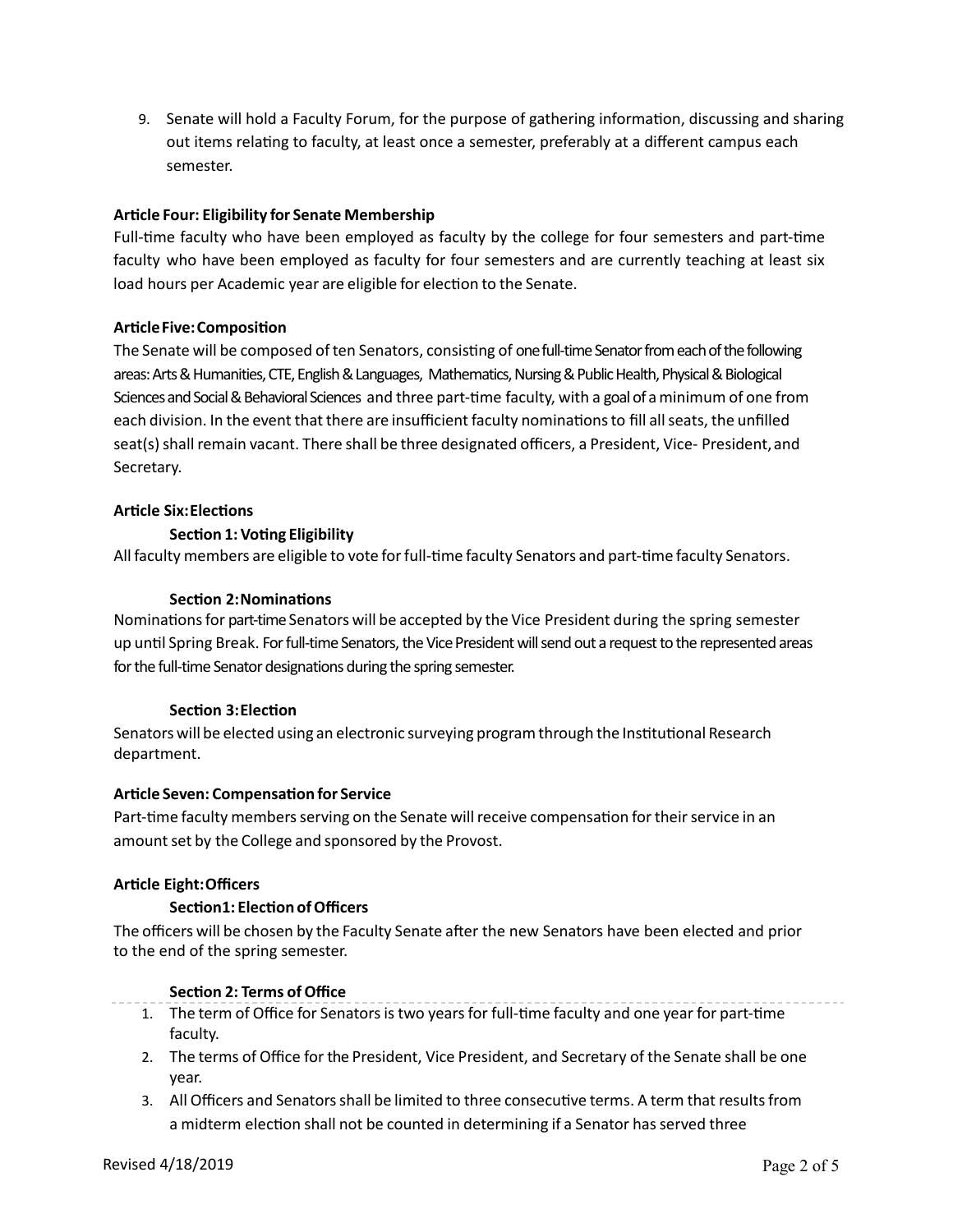consecutive terms.

4. The Past-President shall be available to the Senate for procedural consultation for one year as needed. 

#### **Section 3: Responsibilities of Officers**

- 1. The President shall be the principal elected officer for the Senate and, in general, supervise all business affairs of the Senate, be the official spokesperson for the Senate, and be responsible for submitting Senate recommendations to the appropriate college-wide groups and/or individuals. The President may be on additional committees as directed by the Provost. Additionally, the President shall serve during the first year of the new Senate President's term as a Past- President advisor.
- 2. The Vice-President shall assist the President and substitute for the President when required and coordinate activities and communications from Academic Affairs sponsored committees. The Vice-President shall be responsible for maintaining the Senate intranet site, gathering agenda items and posting recommendations and dissenting opinions.
- 3. The Secretary shall be responsible for taking and posting meeting minutes and voting records, and providing records and communications to other college-wide groups as needed.
- 4. The officers shall meet ten days prior to the Senate meeting to prioritize all agenda items and construct the agenda. The proposed agenda will be sent to the Provost for input and/or discussion prior to dissemination of the agenda. The finalized agenda will be sent to all CCC employees one week prior to the Senate meeting.

#### **Sec5on 4:Vacancies**

Vacancies shall be declared by the President of the Senate upon direction of the Senate. The Senate, by its action, may leave a vacancy unfilled until the next election. In the alternative, the Senate, by its action, may hold a special midterm election to elect a qualified faculty member to serve until the expiration of the unfulfilled term. The President shall declare vacancies when a Senator has been absent three consecutive times or four total times during the academic year, a Senator resigns, a Senator is unable to complete all or part of an elected term for any reason, or if a Senator fails to fulfill Senateassigned responsibilities as per Article 3. Election to Faculty senate is not a promise of continued employment with the College, and a Senator's seat shall be declared vacant if the employment relationship ends for any reason during the Senator's term. The Senate by its action may elect to leave a vacancy unfilled until the next election.

## **Section 5: Removal of Members**

A member of the Senate may be removed from office through the initiation of a recall petition by any member of faculty under contract. Within two weeks of the receipt of a recall petition signed by one third or more of the associated voting body as per Article 6.1, the Senate will hold a recall election. On verification that the majority of associated voting body as per Article 6.1 voting in the recall election, voted for recall, the Senate member will be removed from office.

## **Ar5cle Nine: Mee5ngs and**

## **Procedures Section 1: Meetings**

- 1. The Senate shall use established college wide meeting procedures.
- 2. The Senate shall meet at least once monthly during the academic year and convene during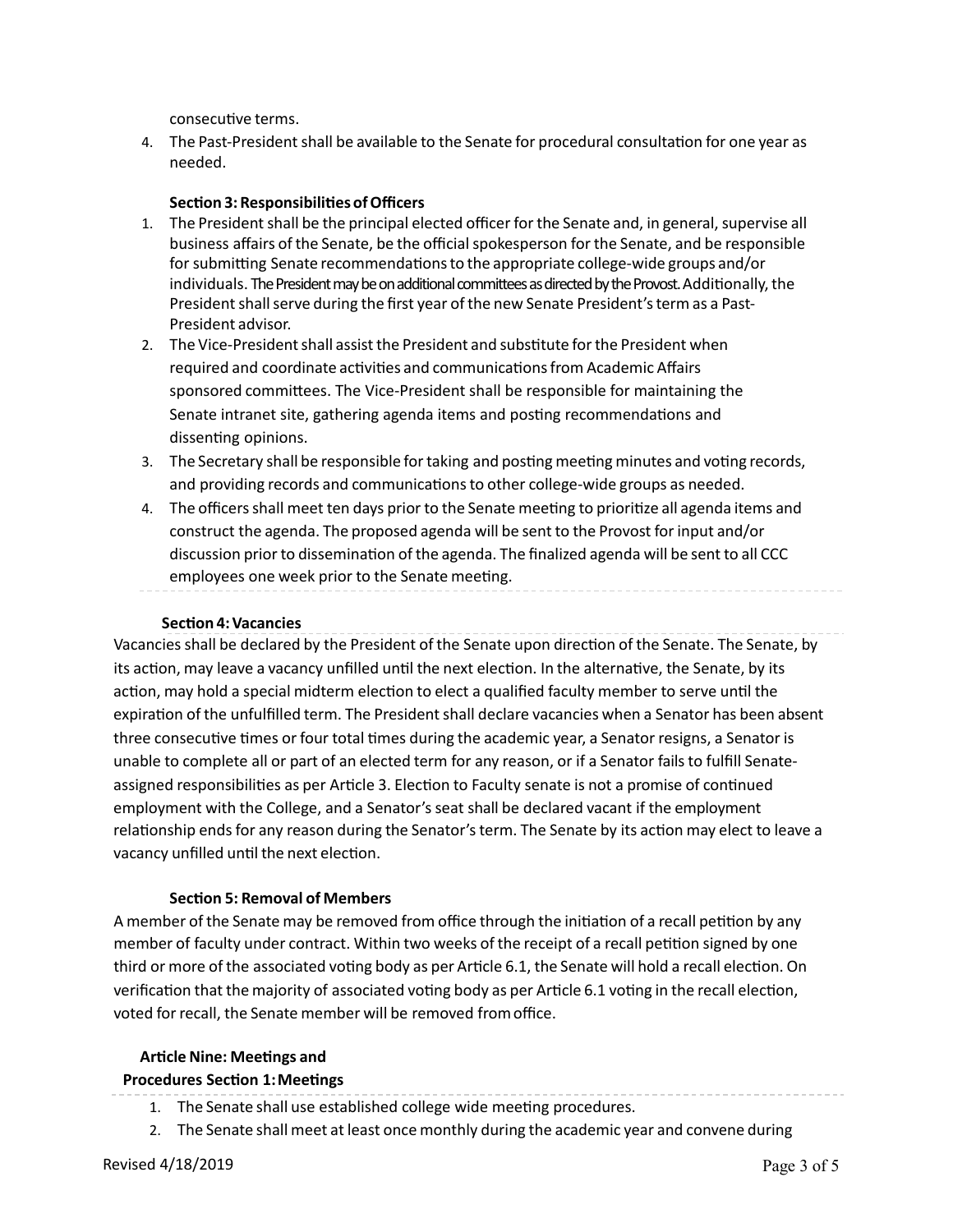the summer as needed. 

3. Faculty members or other interested parties are encouraged to attend Senate meetings but are not entitled to vote or propose motions. Such faculty or other interested parties may, upon request and with approval of the Senate, be given an opportunity to speak on matters under consideration.

# **Section 2: Quorum**

 A majority of the elected Senate shall be considered a quorum. 

## **Section 3: Voting**

- 1. All elected Senators are empowered to vote, there shall be no proxy voting.
- 2. A voting record shall be kept for every matter requiring a vote in the Senate.
- 3. The Senate voting record shall be available electronically.

## **Article Ten: Guidelines for Coordination of Academic Committees**

- 1. The chair or designated faculty representative of each Academic committee listed in Article 3.3 is required to attend two Senate meetings per semester to provide updates and enhance communication.
- 2. The Senate will electronically post updates sent from Academic committees to enhance communication among the committees serving Academic Affairs.
- 3. Academic Committee chairs shall maintain a record of committee membership, provide that information to the Senate Secretary, and notify the Senate when vacancies arise.

## **Ar5cle Eleven: Procedure for Bringing Issuesto the Senate**

 Agenda items, when in compliance with college policy and procedures, are to be sent to the Vice President, via an electronic submittal form at least two weeks prior to the Senate meeting. The Vice President will organize and distribute the items for the officers to prioritize and create the Senate agenda. Action or discussion agenda items may be requested from any current employee or student.

# **Article Twelve: Recommendation Procedure Detail**

- 1. Any Senate written recommendation on academic or professional matters within the responsibilities of the Senate will require a majority vote of the Senate to be taken forward to the appropriate committee, council, group or administrator, other than the President of the college, as deemed by the Senate, as per Article 2.
- 2. The Senate requests that the receiving committee, council, group or administrator provide a written response of approval, modification, or rejection, including rationale, or an explanation of the need for additional time within twenty (20) days after receipt of the Senate recommendation. If the respondent requests that the recommendation be considered by other bodies before proceeding further, then the Senate requests this information in writing. If a written response is not received within the twenty (20) days, the Senate may vote to forward the item to the next administrative level.
- 3. It is then in the purview of the Senate to follow the course of action from the responding committee, council, group or administrator; or, with a majority vote of the Senate, send the recommendation to the Vice-President of Academic Affairs for action.
- 4. After receiving written response within twenty (20) days from the Provost regarding a